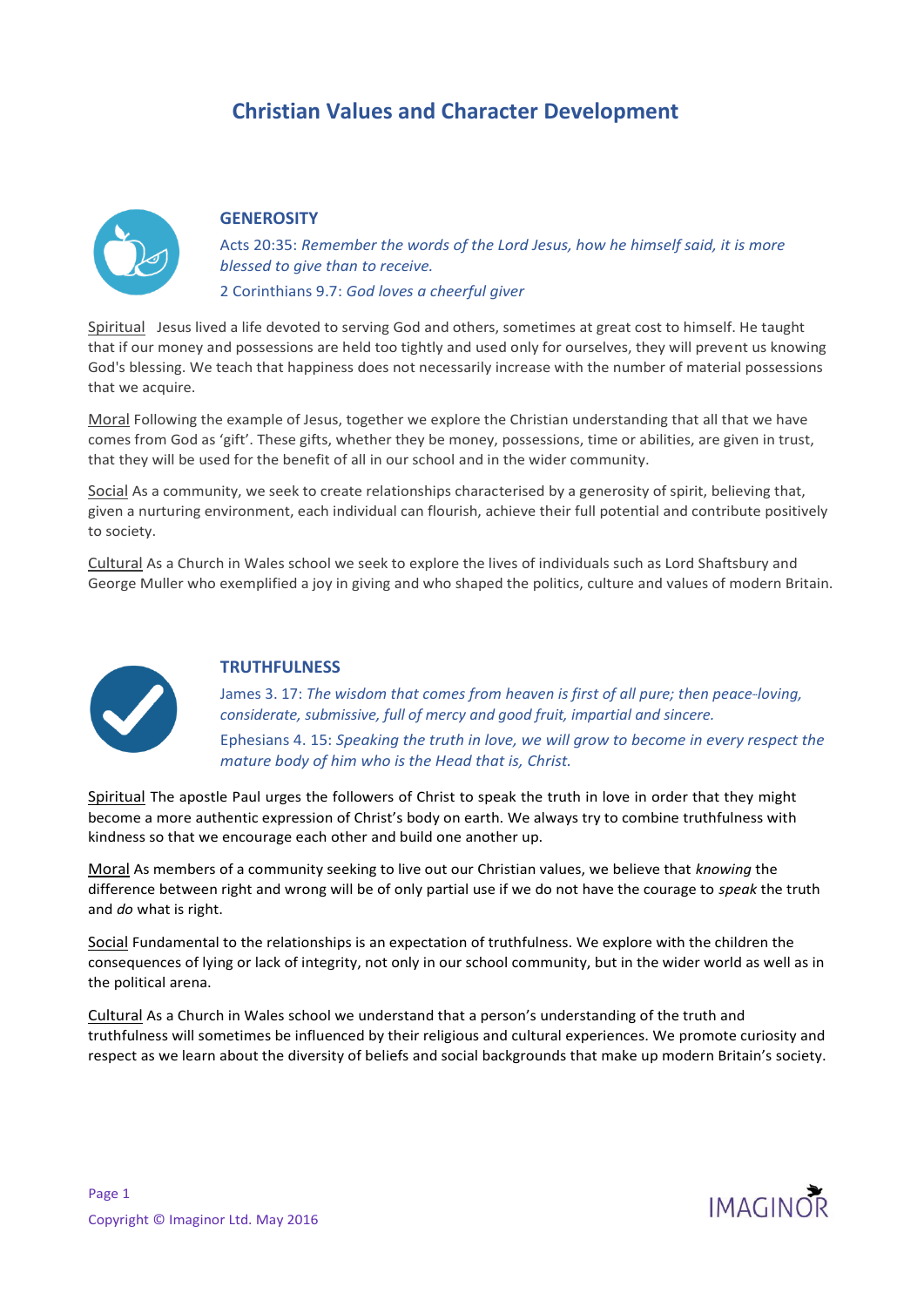

#### **COURAGE**

Deuteronomy 31. 6: *Be strong and courageous. Do not be afraid; do not be discouraged for the Lord your God will be with you wherever you go.* 2 Timothy 1. 7: *For the Spirit God gave us does not make us timid but gives us power, love and self-discipline.*

Spiritual Jesus lived in the assurance that his Father God would provide all that he needed. This gave him the courage to face even the cross. At our school, the words from the book to Timothy (see above) guide the way we approach any challenges that face us.

Moral Learning from Jesus, we recognise that taking a moral stand or tackling a challenge will require courage but we also know that we can pray for God's strength and his help.

Social As a community, we explore the Christian belief that almost anything is possible because God is *for* us. We therefore encourage one another to reach our God-given potential and participate in artistic, sporting and cultural activities that take us outside of our comfort zone.

Cultural As a Church in Wales school we take inspiration from those who have been uncompromising in standing for justice and have been true to their Christian faith in the face of persecution. We celebrate individuals such as William Wilberforce and Elizabeth Fry who through courage and perseverance have influenced the political and social life of Britain, and those such as Martin Luther King, Mahatma Gandhi and Nelson Mandela who have also powerfully informed our values and culture.



#### **PERSEVERANCE**

Hebrews 12.1: *Let us run with perseverance the race marked out for us that is before us.* Deuteronomy 13.6: *The Lord your God goes with you; he will never leave you of forsake you.*

Spiritual Despite opposition and adversity, Jesus did not compromise or lose heart in his determination to accomplish his mission. We recognise that sometimes we will face difficulties and personal challenges in life but we know that we can pray for God's help because he has promised never to leave us.

Moral As the life of Jesus exemplifies, standing for justice and doing what we believe to be right, may not always result in change immediately. Sometimes we may feel discouraged. At our school, we teach that perseverance and endurance are important qualities in developing character.

Social As a community, we value and celebrate perseverance, encouraging one another consistently to take one step at a time to achieve our goals. We offer a wide range of opportunities for children to volunteer in social enterprises and to work with others from a range of ages and backgrounds to foster co-operation and collaboration in problem solving.

Cultural We aim to foster a culture that recognises that 'quick wins' are not always possible and are often not sustainable. We believe that the principle of 'training well' is usually more fruitful in building character than 'trying harder'. We actively seek out contemporary as well as historical role models who have achieved their goals through persevering, even in the toughest of circumstances.

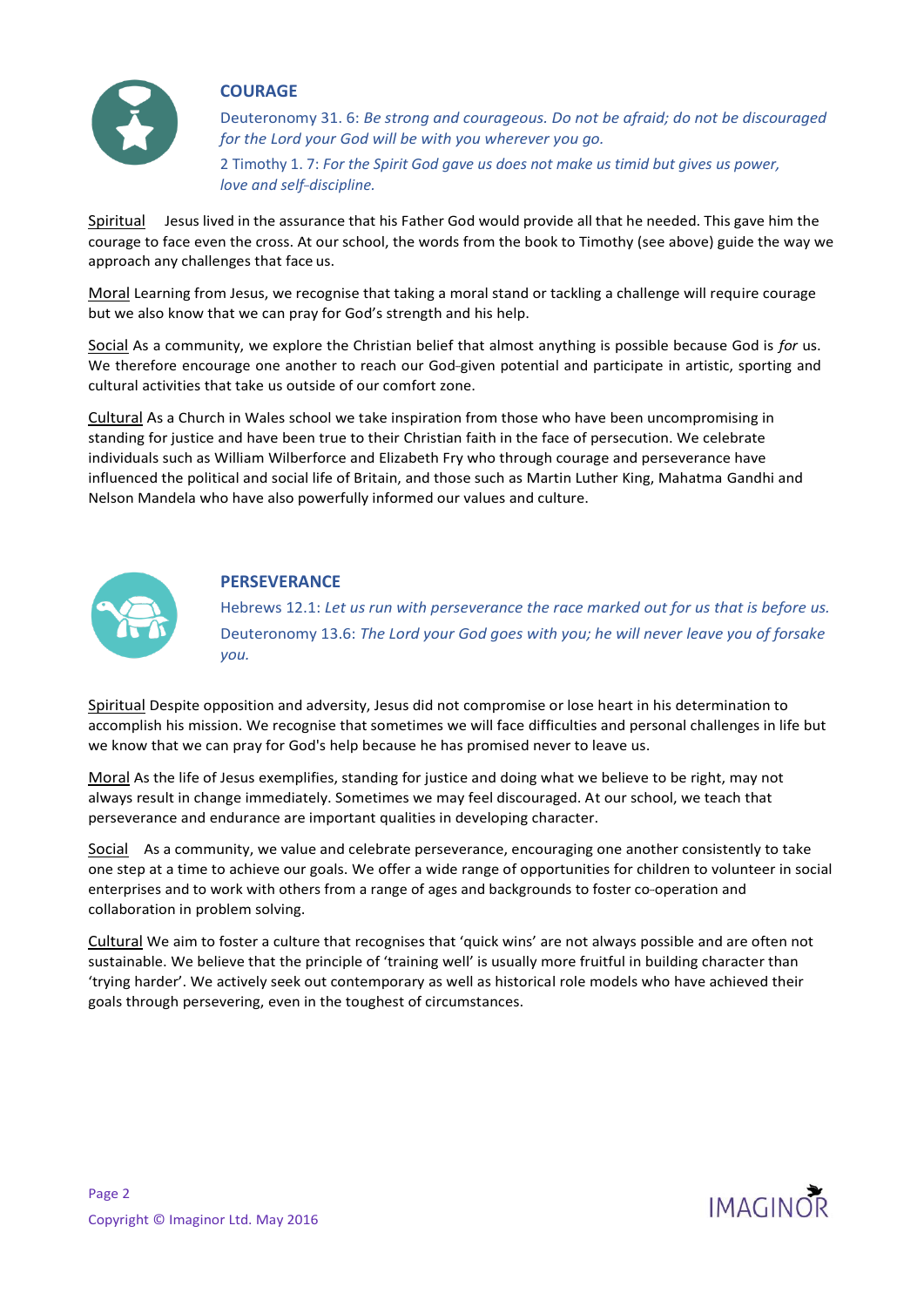

#### **COMPASSION**

2 Colossians 3.12: *Clothe yourselves with compassion, kindness, humility, gentleness and patience.*

Luke 10.25-37: (*The story of the Good Samaritan*) Matthew 7.12: *Treat others as you want them to treat you.*

Spiritual Jesus' works of healing were always rooted in his compassion for others. In the story he told which is known as the Good Samaritan, the compassion shown is directed toward someone totally unexpected. Jesus was making the point that we are called to care for those outside our own cultural or social circle as well as our friends and family.

The literal meaning of the word 'compassion' suggests suffering with or alongside someone else. In developing character, we encourage an attitude of empathy and understanding of others, trying to imagine what it is like to stand in the shoes of another.

Moral We try to explore what it means to live out Jesus' teaching, exemplified in the command to do to others as you would have them do to you. (Matthew 7. 12) This is sometimes known as The Golden Rule and underpins all our relationships and our Behaviour Policy

Social As a community, we try to share one another's burdens and to help everyone to know that struggling and failure are not signs of weakness but opportunities to learn more about ourselves and others, and to grow as an interdependent family.

We actively look out for opportunities to support charities and good causes that improve the quality of life for people in our own country and the wider world.

Cultural We recognise that our nation has, throughout its history, offered a safe place for those fleeing persecution and disaster. We celebrate the rich diversity that this has brought to our culture and seek to play our part in offering a welcome to all those joining our school community especially anyone in any kind of need.



## **TRUST**

John 14. 1: *Do not let your hearts be troubled. Trust in God, trust also in me.* 1 Corinthians 13. 6-7: *Love does not delight in evil, but rejoices in the truth, it always protects, always trusts, always hopes, always perseveres.*

Spiritual Jesus demonstrated his trust in God throughout his life. He also entrusted his ongoing work in the world to his special friends --- the disciples, and ultimately to us. We explore together the Christian understanding of being the Body of Christ on earth.

Moral We try to follow the example of Jesus and trust each person in our school will live by our core Christian values including truthfulness, respect and justice. We encourage children to reflect on *why* trust is so crucial in our relationships and what the consequences might be when it is broken.

Our experience in school has been that this trust is rarely betrayed but we know that when it breaks down, forgiveness is needed and the capacity to offer a new start.

Social As a community, trust is the glue that holds our relationships together. To develop character we give each individual important responsibilities (with appropriate support) and, in so doing, seek to encourage trustworthiness from the youngest age.

Cultural We recognise that in the wider culture of our nation, citizens are trusted to live by the laws of our country. We trust that our leaders (children and grown-ups), in school and in the wider nation, will have the highest moral and ethical standards and will lead with integrity. We teach the skills required to respectfully hold to account those in authority.

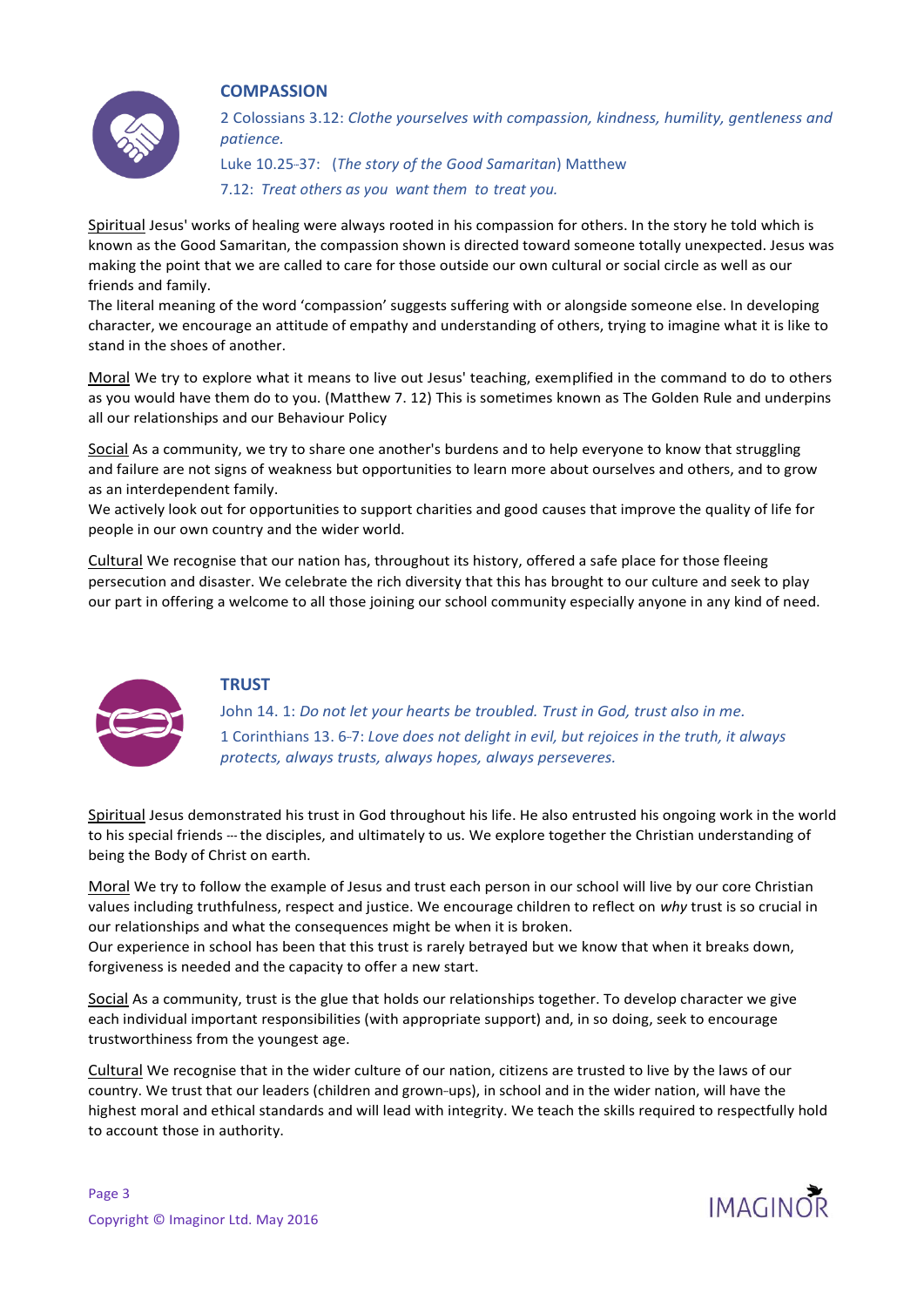



John 15.15: *'I no longer call you servants', said Jesus.......... 'Instead I have called you friends.'*

Spiritual Jesus called his disciples friends. He trusted them, encouraged them and ultimately gave his life for them. Jesus extends the hand of friendship to everyone. We explore together, what friendship with Jesus means for Christians.

Moral Jesus' example of self-sacrificial love and commitment to his friends is one that inspires us to place the needs of others above our own and make our friendships faithful and resilient.

Social Jesus' friends came from a wide range of backgrounds and included fishermen, scholars and tax collectors. We encourage an attitude of inclusivity and openness to others, regardless of religious, ethnic or socio-economic background.

Cultural The culture in our school is democratic, diverse and inclusive. However, we know that if our children are to be fully equipped for life in modern Britain, we need to be pro-active in forming links and building relationships with schools in a wide range of social, cultural and religious settings.



## **JUSTICE**

Matthew 21.12-13: *…my Temple will be called a house of prayer. But you have turned it into a hideout for thieves. (Jesus turning the tables in the temple)* Micah 6. 9: *What does the Lord require of you? To do justice, love mercy and to walk humbly with your God.*

Matthew 5. 13-14: *'You are the salt of the earth………… You are the light of the world.'*

Spiritual Jesus was passionate and uncompromising in standing against the injustices that he saw in his society. The heart of his message was the proclamation of the 'The Kingdom of God' i.e. God's rule on earth as it is in heaven. The Kingdom is glimpsed when justice and mercy are being lived out. We try our best to model these Kingdom values in our school.

Moral Following Jesus' example, we believe that we are called to speak up for the truth and out against injustice. We therefore equip children with the skills required to be reflective, become informed and be able to make just judgements for themselves based on facts and evidence.

Social As a community, we are constantly seeking ways to make our school an even more inclusive, democratic community in which everyone has a voice. We also foster an engagement with out national system of democracy, learning how it operates and how decisions that affect all our lives are made.

Cultural As a Church in Wales school, we believe that justice must be seen to be transparent and unbiased. Children as well as adults therefore contribute to policy making on Behaviour and Anti-bullying. We learn about the values that have informed our nation's justice system and the way this system functions to maintain law and order and keep us safe.

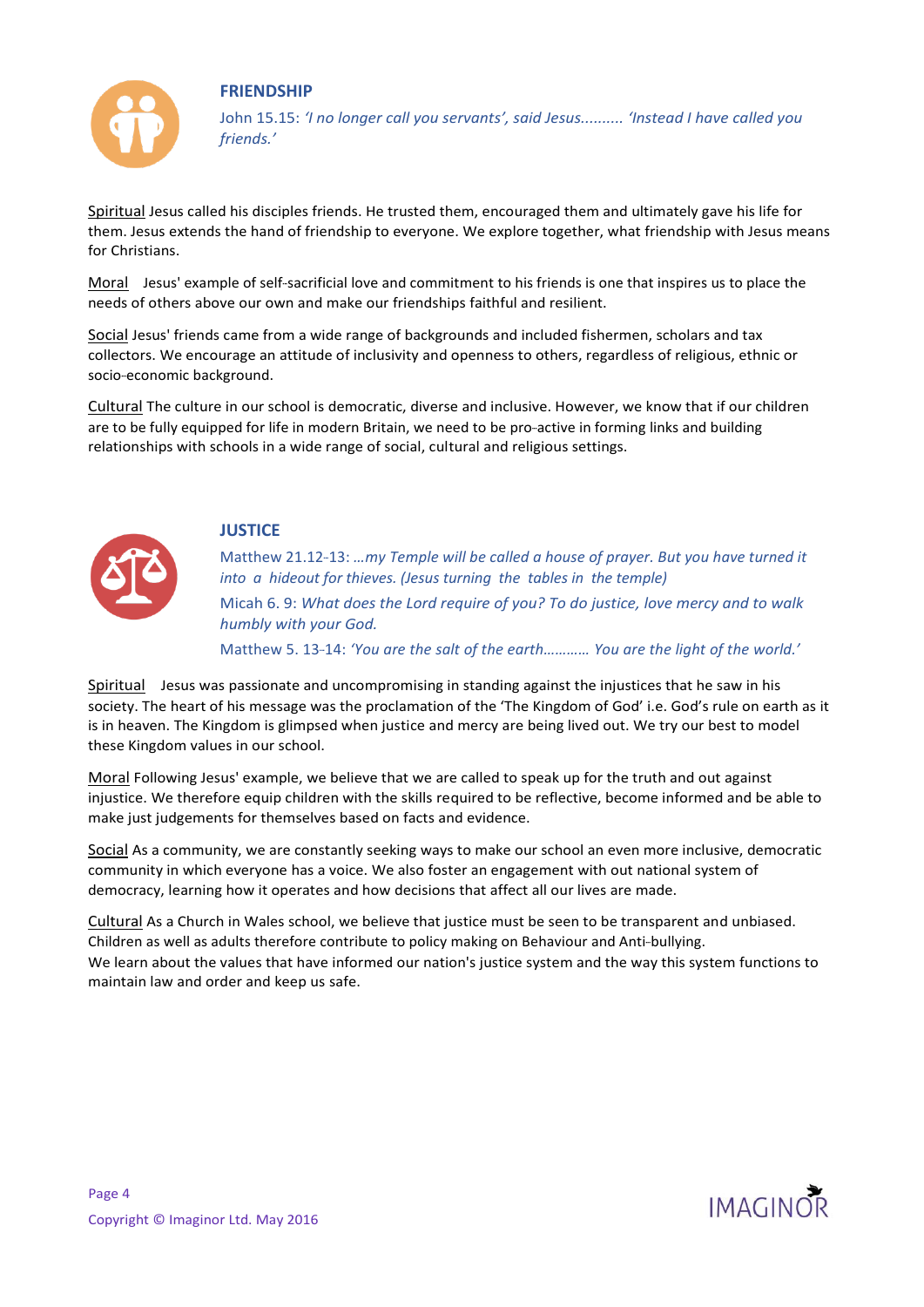

## **THANKFULNESS**

Luke 22.19: *Jesus broke bread and gave thanks.* 1 Chronicles 29.12: *All things come from you and of your own do we give you.*

Spiritual The Gospels record that Jesus gave thanks as he broke bread with his disciples in the upper room at the Last Supper. Throughout his whole life Jesus' attitude was one of trust in God and thanksgiving for His provision: *Consider the lilies of the field, how they grow: they neither toil nor spin. (Matthew 6.28)*

Moral Following Jesus example, we believe that an attitude of thankfulness comes from an active *appreciation*  of what we have. We take time to reflect upon the many blessings that we enjoy acknowledging that some people in our own country as well as in the wider world do not have access to basic necessities such as clean air and space and time to play, education, adequate health care, communication technology or even a healthy diet. We regard as a moral imperative the need to work for a more just world out of an attitude of thankfulness for all we have.

Social As a community, we recognise the Christian belief that each person is made in God's image and reflects his glory. We are thankful for the uniqueness of every individual member of our school and the gifts that we all bring and share to enrich our corporate life.

Cultural As a Church in Wales school, acknowledging the Christian belief that creation is a gift from God, we foster an attitude of thankfulness and respect for nature, aware of its fragility and the impact of human activity on the environment. In all that we do, we try to create a culture of making informed, ethical choices in order to minimise any negative impact on the environment. We also work with other organisations to improve the environment for the future generations.



## **RESPECT**

Mark 10.14: *Let the children come to me (Mark 10. 14)* Matthew 10.29: *Are not two sparrows sold for a penny? Yet not one of them will fall to the ground outside your Father's care.*

Spiritual Jesus valued every person equally regardless of status, gender or wealth. He showed a particular bias to those who were poor, in need or at the margins of society at that time. At our school we explore the Christian teaching that every child and adult is made in God's image and is uniquely precious and worthy of respect and kindness.

Moral Following Jesus' teaching and attitude towards children, our school values every child equally and is proactive about ensuring that no individual is disadvantaged or treated differently due to their social background, gender, sexual orientation or cultural or religious background. We equip children with the skills to recognise prejudice in the media or in the political process. We encourage all within our community to learn about and engage with our nation's democratic processes both locally and nationally to help to support, protect and sustain for the future the respect due to every citizen.

Social As a community whose life is founded upon Christian values, we do not merely *tolerate* difference and diversity, we actively *celebrate* the uniqueness of all individuals. Whilst it may not always be possible to respect the opinions of every member (e.g. if they are sexist, homophobic or racist) we do respect the individual and their right to hold views that are different from our own.

Cultural As a Church in Wales school, we strive to create a culture that is characterised by openness, empathy and respect. We try to foster humility and thankfulness in our relationships with one another and the natural world. We continually strive to improve our understanding of different faiths and cultural diversity, celebrating the richness of experience and beliefs represented in British society.